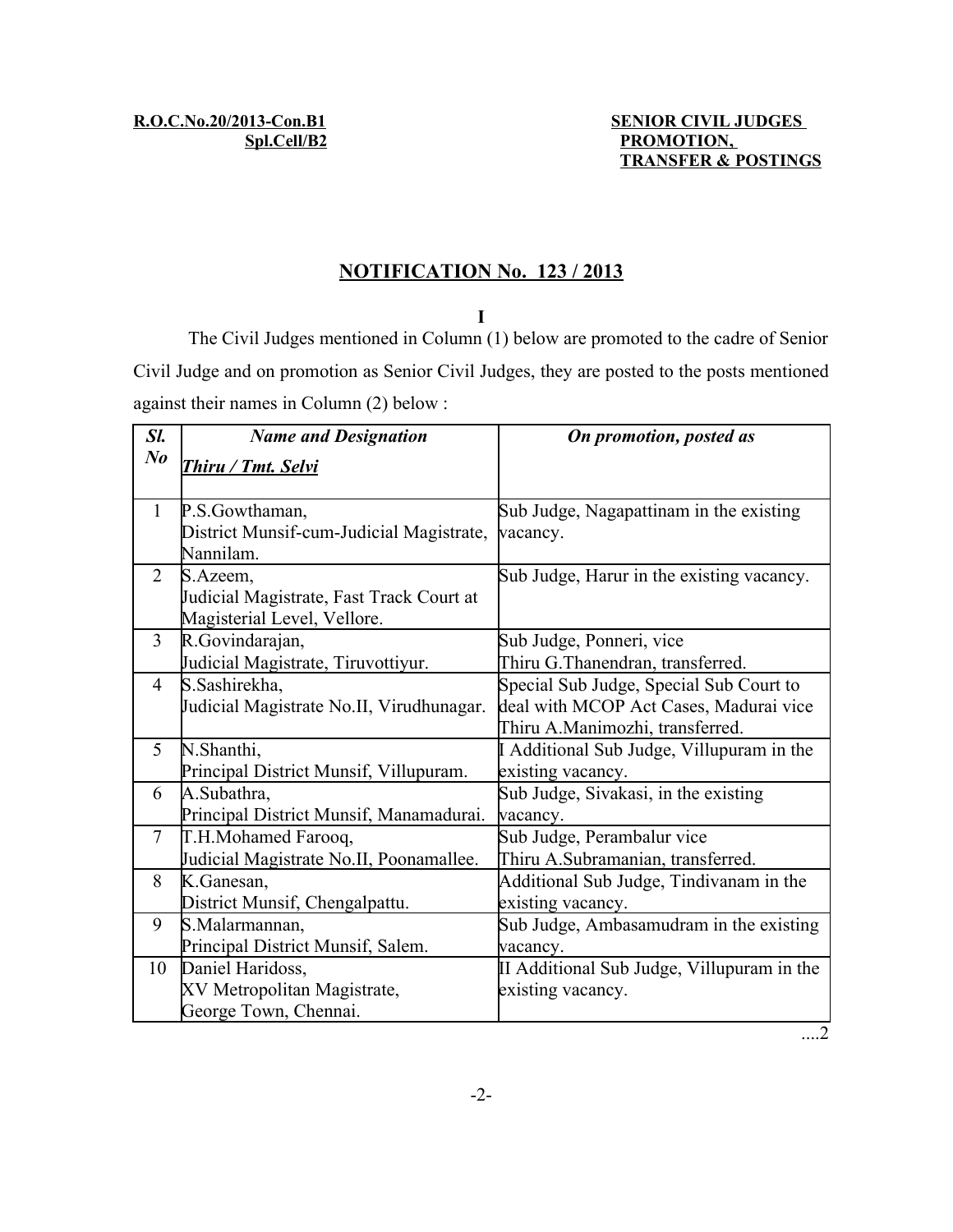| Sl.     | <b>Name and Designation</b>                                | On promotion, posted as                                                            |
|---------|------------------------------------------------------------|------------------------------------------------------------------------------------|
| $N_{0}$ | Thiru / Tmt. Selvi                                         |                                                                                    |
|         |                                                            |                                                                                    |
| 11      | R.Kannan,                                                  | Sub Judge, Theni in the existing vacancy.                                          |
|         | Judicial Magistrate, Uthamapalayam.                        |                                                                                    |
| 12      | P.Suresh Kumar,                                            | III Additional Sub Judge, Madurai vice                                             |
|         | Principal District Munsif, Dindigul.                       | Thiru K.R.Mathurasekaran, transferred.                                             |
| 13      | G.Bhuvaneswari,                                            | Sub Judge, Bhavani in the existing vacancy.                                        |
|         | Judicial Magistrate No.II, Sankari.                        |                                                                                    |
| 14      | T.Sundaramoorthy,                                          | Sub Judge, Tiruvarur in the existing                                               |
|         | Judicial Magistrate No.II,                                 | vacancy.                                                                           |
|         | Tiruvannamalai.                                            |                                                                                    |
| 15      | C.Vijayakumar,                                             | II Additional Sub Judge, Tiruchirappalli                                           |
|         | Judicial Magistrate No.VI,                                 | vice Thiru P.Jayaraj, transferred.                                                 |
|         | Tiruchirappalli.                                           |                                                                                    |
| 16      | A.K.Mehbub Alikhan,                                        | Sub Judge, Paramakudi in the existing                                              |
|         | Principal District Munsif-cum-Judicial                     | vacancy.                                                                           |
|         | Magistrate, Lalgudi.                                       |                                                                                    |
| 17      | G. Vijayarani,                                             | II Metropolitan Magistrate, Egmore,                                                |
|         | VIII Metropolitan Magistrate, George                       | Chennai vice Thiru M.Selvam, transferred.                                          |
|         | Town, Chennai.                                             |                                                                                    |
| 18      | N.Ramakrishnan,                                            | Special Sub Judge-II, Special Sub Court to                                         |
|         | Principal District Munsif, Bhavani.                        | deal with MCOP Act Cases, Salem vice                                               |
|         |                                                            | Thiru M.Dakshinamoorthy, transferred.                                              |
| 19      | A.Dhanasekaran,                                            | Principal Sub Judge, Thanjavur in the                                              |
|         | Judicial Magistrate, Tiruvaiyaru.                          | existing vacancy.                                                                  |
| 20      | R.Rajkumar,                                                | Additional Sub Judge, Kumbakonam vice                                              |
|         | Judicial Magistrate, Fast Track Court at                   | Thiru M.Sivaprakasam, transferred.                                                 |
|         | Magisterial Level, Thanjavur.                              |                                                                                    |
| 21      | M.Rajalakshmi,                                             | Special Sub Judge, Special Sub Court to                                            |
|         |                                                            | Special Judicial Magistrate, Special Court deal with MCOP Act Cases, Coimbatore in |
|         | for exclusive trial of Land Grabbing<br>Cases, Coimbatore. | the existing vacancy.                                                              |
| 22      | K.Kayathri,                                                | Sub Judge, Uthamapalayam in the existing                                           |
|         | Principal District Munsif, Cuddalore.                      | vacancy.                                                                           |
| 23      | A.Geetha,                                                  | Additional Sub Judge, Thanjavur in the                                             |
|         | Judicial Magistrate,                                       | existing vacancy.                                                                  |
|         | Mobile Court, Madurai.                                     |                                                                                    |
| 24      | M.Ezhilarasi,                                              | III Additional Sub Judge, Tiruchirappalli                                          |
|         | Principal District Munsif, Tindivanam.                     | vice Thiru K.Subramanian, transferred.                                             |

....3

| Sl.<br>$N_{0}$ | <b>Name and Designation</b><br>Thiru / Tmt. Selvi | <b>On promotion, posted as</b> |
|----------------|---------------------------------------------------|--------------------------------|
|                | G.Nagarajan,                                      | Sub Judge, Thoothukudi vice    |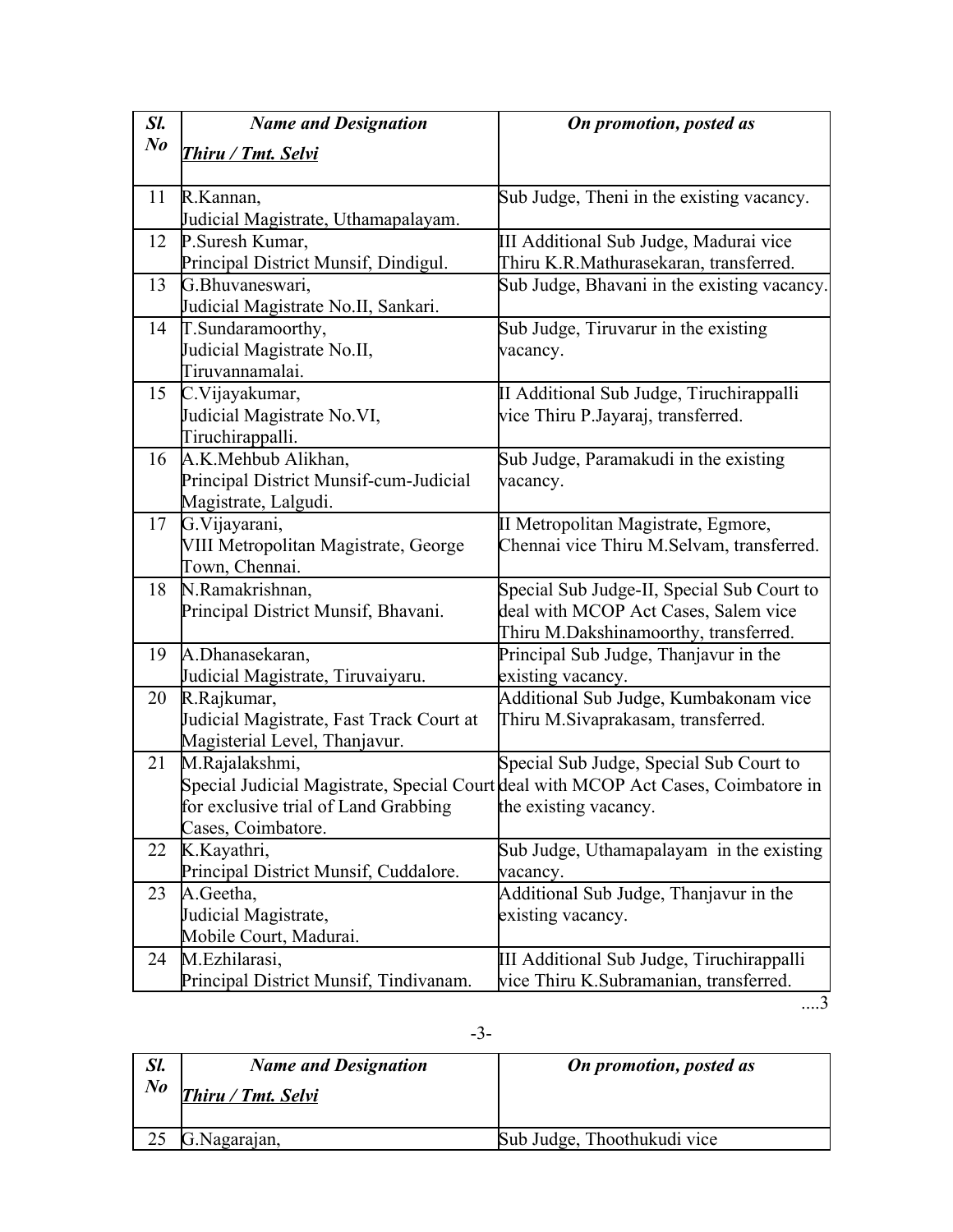| Sl.       | <b>Name and Designation</b>               | On promotion, posted as                      |
|-----------|-------------------------------------------|----------------------------------------------|
| $\bm{No}$ | <u>Thiru / Tmt. Selvi</u>                 |                                              |
|           |                                           |                                              |
|           | Judicial Magistrate,                      | Thiru N.Sivathanu, transferred.              |
|           | Mobile Court, Coimbatore.                 |                                              |
| 26        | S.Jeya Singh,                             | Additional Sub Judge, Tirunelveli vice       |
|           | Principal District Munsif, Madurai.       | Thiru T.V.Anilkumar, transferred.            |
| 27        | L.Abraham Lincoln,                        | Sub Judge, Kovilpatti vice                   |
|           | XIV Metropolitan Magistrate, Egmore,      | Ms.S.Malarmathy, transferred.                |
|           | Chennai.                                  |                                              |
| 28        | R.Malathi,                                | Special Sub Judge, Special Sub Court to      |
|           | Judicial Magistrate No.I, Thanjavur.      | deal with MCOP Act Cases, Tiruchirappalli    |
|           |                                           | in the existing vacancy.                     |
| 29        | P.Indhirani,                              | Additional Sub Judge, Virudhachalam, vice    |
|           | Judicial Magistrate, Avinashi.            | Ms.M.Akila Shalini, transferred.             |
| 30        | K.Vanitha,                                | IV Additional Sub Judge, Madurai vice        |
|           | Principal District Munsif, Tirukoilur.    | Thiru R.Nambi, transferred.                  |
| 31        | S.Raju,                                   | II Additional Sub Judge, Nagercoil vice      |
|           | Judicial Magistrate, Ambattur.            | Thiru A.S.Ravi, transferred.                 |
| 32        | M.Bala Kumar,                             | Additional Sub Judge, Tenkasi, vice          |
|           | District Munsif, Palani.                  | Thiru N.Manivannan, transferred.             |
| 33        | M.Chenkamalaselvan,                       | Special Judge, Nagercoil in the existing     |
|           | Judicial Magistrate No. VIII, Coimbatore. | vacancy.                                     |
| 34        | J.Tamilarasi,                             | On deputation, posted as Secretary, District |
|           | Judicial Magistrate No.II, Pollachi.      | Legal Services Authority, Tirunelveli in the |
|           |                                           | existing vacancy.                            |
| 35        | A.Saravanakumar,                          | Sub Judge, Sankarankoil vice                 |
|           | Principal District Munsif-cum-Judicial    | Thiru K.Jeyaraj, transferred.                |
|           | Magistrate, Karaikudi.                    |                                              |
| 36        | R.Thangavel,                              | II Additional Sub Judge, Salem vice          |
|           | Judicial Magistrate No.VI, Salem.         | Thiru L.S.Sathiyamurthy, transferred.        |
| 37        | G.Santhi,                                 | Additional Sub Judge, Tiruvannamalai vice    |
|           | X Judge,                                  | Thiru N.Krishnasamy, transferred.            |
|           | Court of Small Causes, Chennai.           |                                              |
| 38        | A.Karnan,                                 | On deputation, posted as Secretary, District |
|           | Judicial Magistrate,                      | Legal Services Authority, Thoothukudi vice   |
|           | Mobile Court, Erode.                      | Thiru K.Karunanithi, transferred.            |

...4

## -4-

#### **II**

The Senior Civil Judges mentioned in Column (1) below are transferred and posted to the posts noted against their names in Column (2) below :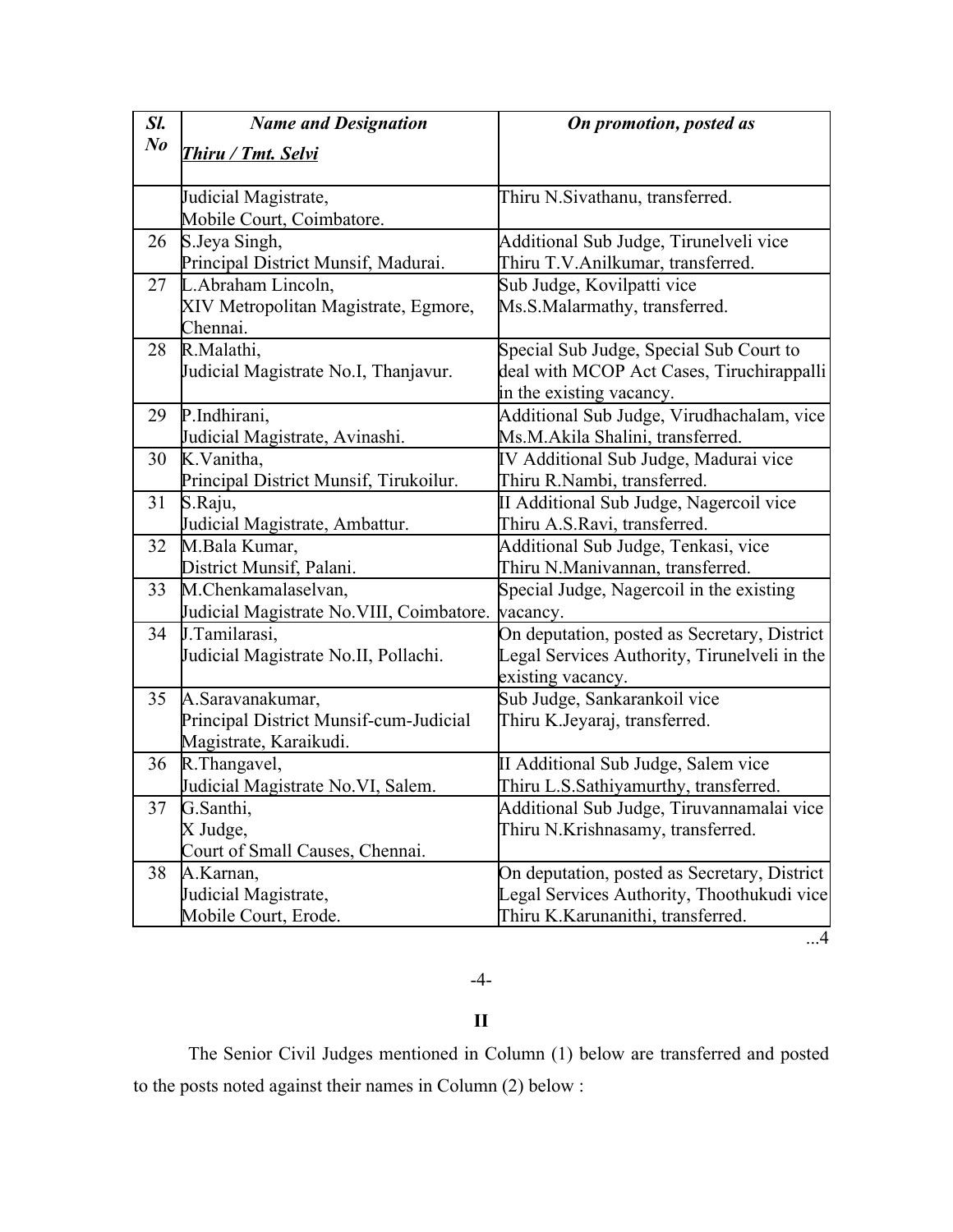| Sl.            | <b>Name and Designation</b>                      | <b>Transferred and posted as</b>                                          |
|----------------|--------------------------------------------------|---------------------------------------------------------------------------|
| N <sub>o</sub> | <b>Thiru / Tmt / Selvi</b><br>(1)                | (2)                                                                       |
| $\mathbf{1}$   | M.Selvam,                                        | Chief Judicial Magistrate, Tiruvallur vice                                |
|                | II Metropolitan Magistrate, Egmore,              | Thiru J.Justin David, promoted.                                           |
|                | Chennai.                                         |                                                                           |
| $\overline{2}$ | N.Muralidharan,                                  | Special Judge, Special Court for trial of                                 |
|                | Sub Judge, Sathyamangalam.                       | Cases under Prevention of Corruption Act                                  |
|                |                                                  | Cases, Coimbatore in the existing vacancy.                                |
| $\overline{3}$ | K.Karunanithi,                                   | Sub Judge, Udumalpet in the existing                                      |
|                | Secretary, District Services Authority,          | vacancy.                                                                  |
|                | Thoothukudi.                                     |                                                                           |
| $\overline{4}$ | K.Jeyaraj,                                       | Sub Judge, Tiruppur in the existing                                       |
|                | Sub Judge, Sankarankoil.                         | vacancy.                                                                  |
| 5              | R.Vasanthi,                                      | Sub Judge, Neyveli in the existing vacancy.                               |
|                | Principal Sub Judge, Virudhachalam.              |                                                                           |
| 6              | S.Malarmathi,                                    | Sub Judge, Attur in the existing vacancy.                                 |
|                | Sub Judge, Kovilpatti.                           |                                                                           |
| $\overline{7}$ | N.Krishnasamy,                                   | Principal Sub Judge, Villupuram in the                                    |
|                | Additional Sub Judge, Tiruvannamalai.            | existing vacancy.                                                         |
| 8              | A.Manimozhi,                                     | Sub Judge, Sathyamangalam vice                                            |
|                | Special Sub Judge, Special Sub Court to          | Thiru N.Muralidharan, transferred.                                        |
| 9              | deal with MCOP Act Cases, Madurai.               |                                                                           |
|                | K.Jeyakumar,<br>I Additional Sub Judge, Madurai. | Additional Chief Judicial Magistrate,                                     |
| 10             | V.Padmanabhan,                                   | Madurai in the existing vacancy.<br>Additional Chief Judicial Magistrate, |
|                | Principal Sub Judge, Kumbakonam.                 | Kumbakonam in the existing vacancy.                                       |
| 11             | R.Nambi,                                         | II Additional Sub Judge, Madurai vice                                     |
|                | IV Additional Sub Judge, Madurai.                | Ms. Irusan Poonguzhali, transferred.                                      |
| 12             | K.R.Mathurasekaran,                              | I Additional Sub Judge, Madurai vice Thiru                                |
|                | III Additional Sub Judge, Madurai.               | K.Jeyakumar, transferred.                                                 |
| 13             | Irusan Poonguzhali,                              | Principal Sub Judge, Madurai in the                                       |
|                | II Additional Sub Judge, Madurai.                | existing vacancy.                                                         |
| 13             | N.Manivannan,                                    | Principal Sub Judge, Tenkasi in the existing                              |
|                | Addl., Sub Judge, Tenkasi                        | vacancy.                                                                  |

...5

| Sl.     | <b>Name and Designation</b>                                      | <b>Transferred and posted as</b>            |
|---------|------------------------------------------------------------------|---------------------------------------------|
| $N_{0}$ |                                                                  |                                             |
|         | <b>Thiru / Tmt / Selvi</b>                                       |                                             |
| 14      | K.Subramanian,                                                   | I Additional Sub Judge, Tiruchirappalli in  |
|         | III Additional Sub Judge, Tiruchirappalli. the existing vacancy. |                                             |
|         | P.Jayaraj,                                                       | Principal Sub Judge, Tiruchirappalli in the |
|         | II Additional Sub Judge, Tiruchirappalli.                        | existing vacancy.                           |
| 16      | M.Dakshinamoorthy,                                               | Special Sub Judge-I, Special Sub Court to   |

-5-